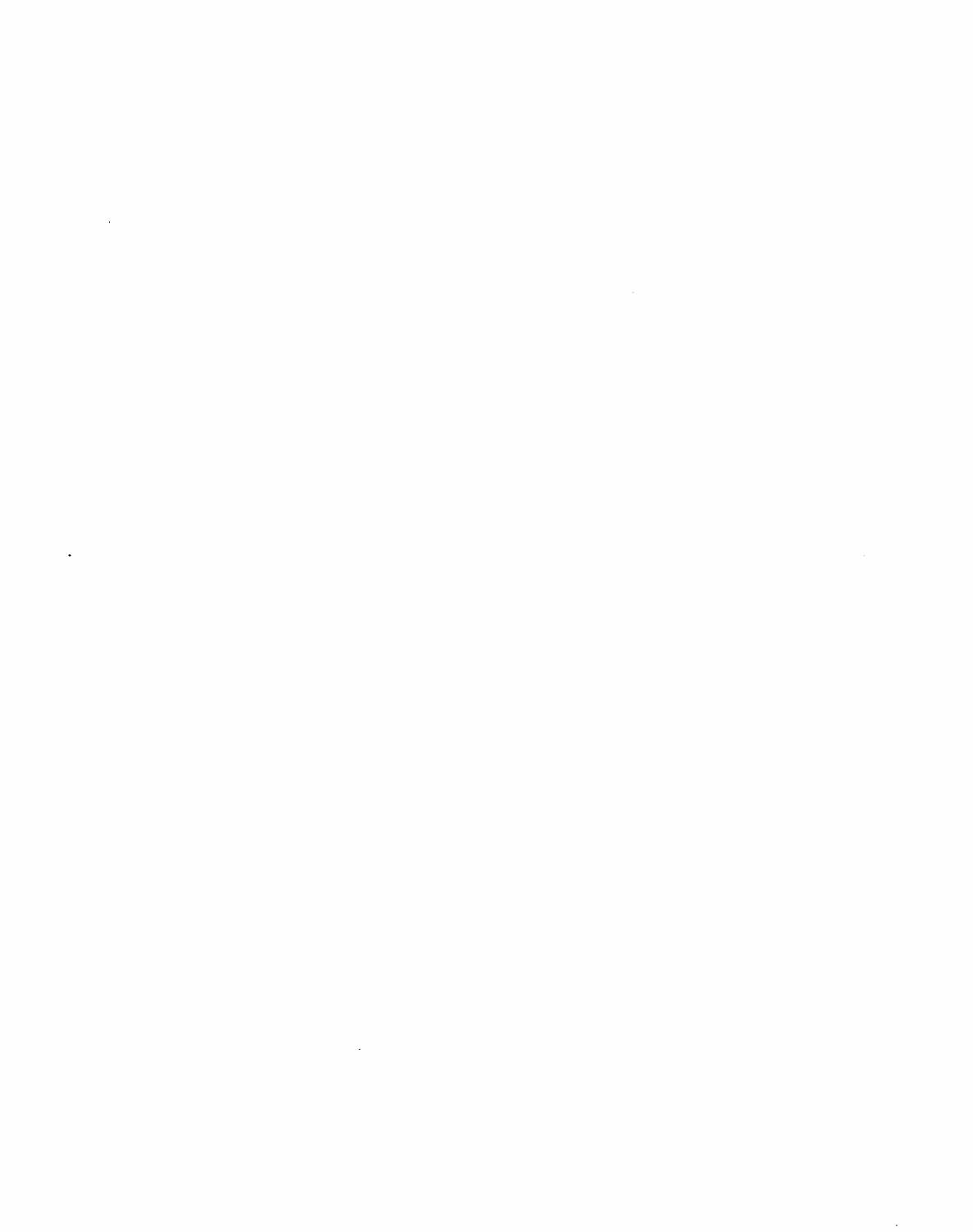

Rr:CEIVED  $\overline{a}$ **RELEIVED** WE DWN of Brookline **TABULDAN DEPT.**<br>FOWN OF BROOKLINE Massachusetts

BOARD OF APPEALS Enid Starr, Co-Chair Jesse Geller, Co-Chair Christopher Hussey

Town Hall, 1<sup>st</sup> Floor 333 Washington Street Brookline, MA 02445-6899 (617) 730-2010 Fax (617) 730-2043

Patrick J. Ward, Clerk

# TOWN OF BROOKLINE BOARD OF APPEALS CASE NO. 2012-0015

Petitioner, Ming and Jackson Slomiak, applied to the Building Commissioner for permission to enclose the existing deck with glass panel sides and roof on the second floor of their home at 169 Naples Road. The application was denied and an appeal was taken to this Board.

On February 16,2012, the Board met and determined that the properties affected were those shown on a schedule in accordance with the certification prepared by the Assessors of the Town of Brookline and approved by the Board of Appeals and fixed April 12, 2012, at 7:00p.m. in the Selectmen's hearing room as the time and place of a hearing on the appeal. Notice of the hearing was mailed to the Petitioner, to their attorney (if any) of record, to the owners of the properties deemed by the Board to be affected as they appeared on the most recent local tax list, to the Planning Board and to all others required by law. Notice of the hearing was published on March 22, and March 29,2012, in the Brookline Tab, a newspaper published in Brookline. A copy of said notice is as follows:

### NOTICE OF HEARING

Pursuant to M.G.L. C. 39, sections 23A & 23B, the Board of Appeals will conduct a public hearing to discuss the following case:

 $\mathbf{1}$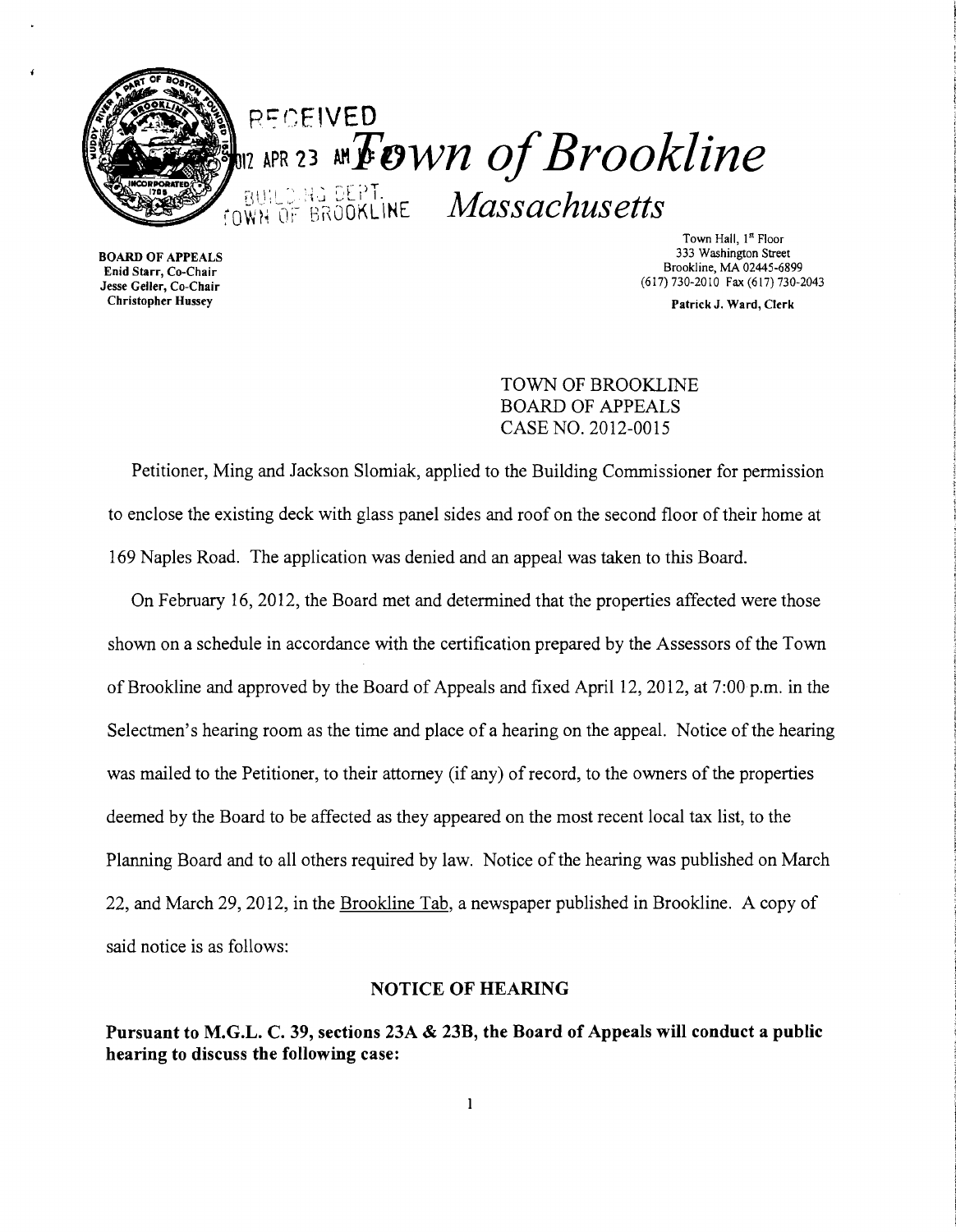Petitioner: **SLOMIAK JACKSON C & MING C**  Owner: **SLOMIAK JACKSON C & MING C**  Location of Premises: **169 NAPLES RD**  Date of Hearing: **APRIL 12, 2012**  Time of Hearing: **7:00 p.m.**  Place of Hearing: **Selectmen's Hearing Room, 6th Floor** 

A public hearing will be held for a variance and/or special permit from:

- **1. 5.43; Exceptions to Yard and Setback Regulations, special permit required.**
- **2. 5.60; Side Yard Requirements, variance required.**

# **3. 8.02.2; Alteration or Extension, special permit required**

ofthe Zoning By-Law to enclose the existing deck with glass panel sides and roof on the 2nd floor of your home

#### at **169 NAPLES RD**

Said Premise located in a **T-5** (two-family and attached single) residential district.

*Hearings, once opened, may be continued by the Chair to a date and time certain. No further notice will be mailed to abutters or advertised in the TAB. Questions regarding whether a hearing has been continued, or the date and time ofany hearing may be directed to the Zoning Administrator at* 617-734-2134 *or check meeting calendar at:http://calendars. town. brookline. ma. uslMasterTownCalandarl?FormID=158.* 

The Town of Brookline does not discriminate on the basis of disability in admission to, access to, *or operations ofits programs, services or activities. Individuals who need auxiliary aids for*  effective communication in programs and services of the Town of Brookline are invited to make *their needs known to the ADA Coordinator, Stephen Bressler, Town ofBrookline,* **11** *Pierce Street, Brookline, MA 02445. Telephone:* **(617)** *730-2330,. TDD* **(617)** *730-2327.* 

# **Enid Starr Jesse Geller Christopher Hussey**

At the time and place specified in the notice, this Board held a public hearing. Present at the

hearing was Chairman, Enid Starr, and Board Members, Jesse Geller and Mark Zurroff.

The petitioner, Ming Slomiak, presented her case before the Board. Mrs. Slomiak described

169 Naples Road as a recently renovated three-story two-family home located near Packard's

Corner featuring two gabled bays that bump out from the front façade and extend from the third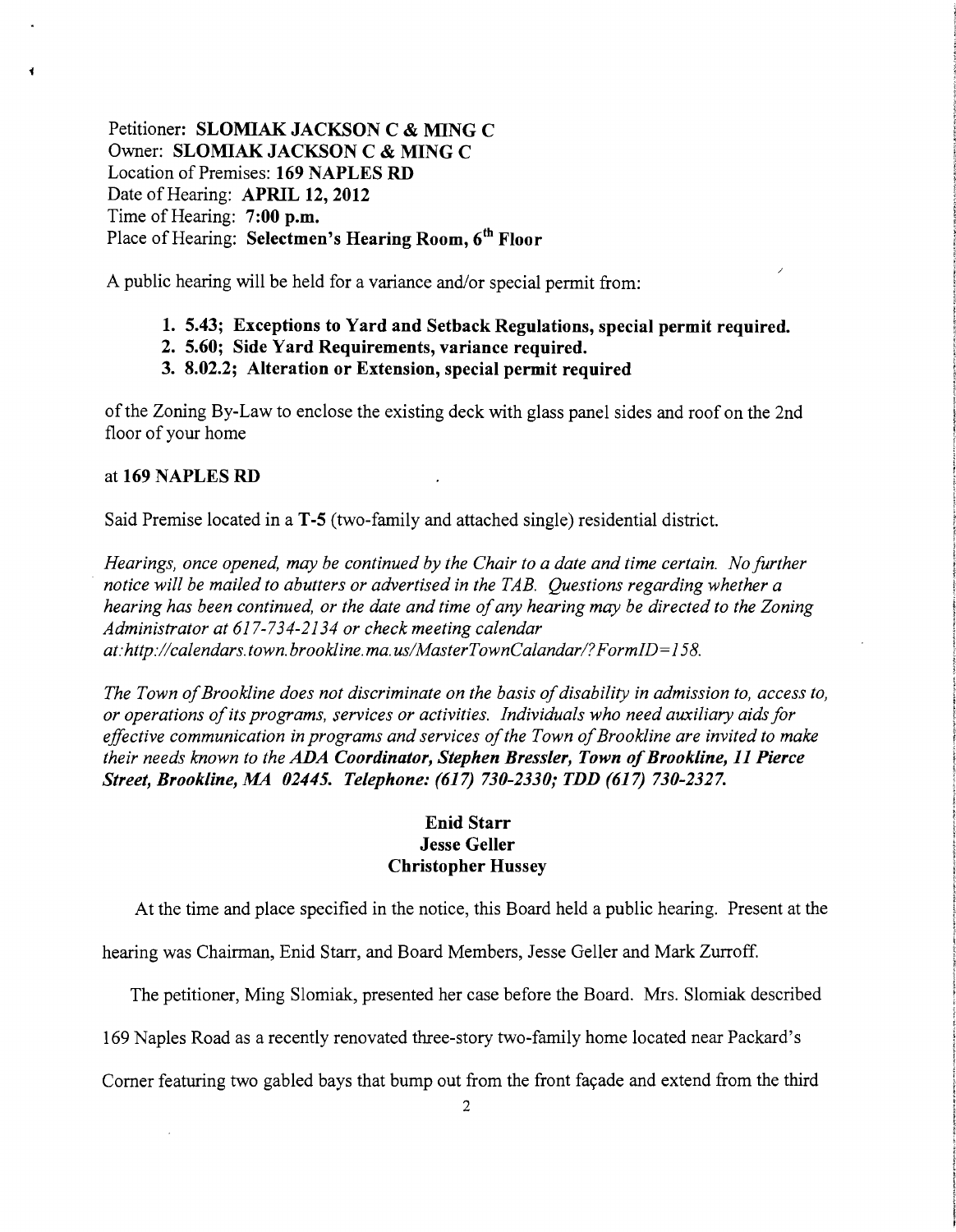floor roof to a gable over the first floor entry on the front façade. To the left of the gables, there exists a second story deck located primarily on the front façade. Mrs. Slomiak continued that the applicants are proposing to convert one of the decks on the front facade into a sunroom, which will be constructed of glass and will have a gently sloping roof. The new sunroom will add an additional 55.6 square feet of floor area to the home and no FAR relief is required. She stated that a couple of winters back there was so much snow on the porch she had water come in the house. She said it would be safer for her grandchildren to play in the enclosure rather than on the porch, because her grandson likes to climb. She said the Planning Board did not support the proposal because they wanted her to build a "regular room", which would be too expensive to build.

Chairman Enid Starr asked the petitioner if, according to Section 5.43 ofthe Zoning By-Law, she was proposing to provide counterbalancing amenities. The petitioner stated that she would landscape the front yard that did not currently have any significant landscaping. Chairman Starr asked if the other Members of the Board had any questions. Board Member Mark Zuroff asked the petitioner if she had looked into alternative designs such as different glass or different kinds of roofs. The petitioner stated that she liked the design as proposed and it would be easier for future generations to remove the enclosure if they wished to do so. She also said it was more economical.

The Chairman asked if anybody wished to speak in support. No one rose to speak. The petitioner stated that she has spoken to her neighbors and they are supportive. The Chairman asked if anybody would like to speak in opposition. No one rose to speak

Polly Selkoe, Assistant Director of Regulatory Planning delivered the findings of the Planning Board.

3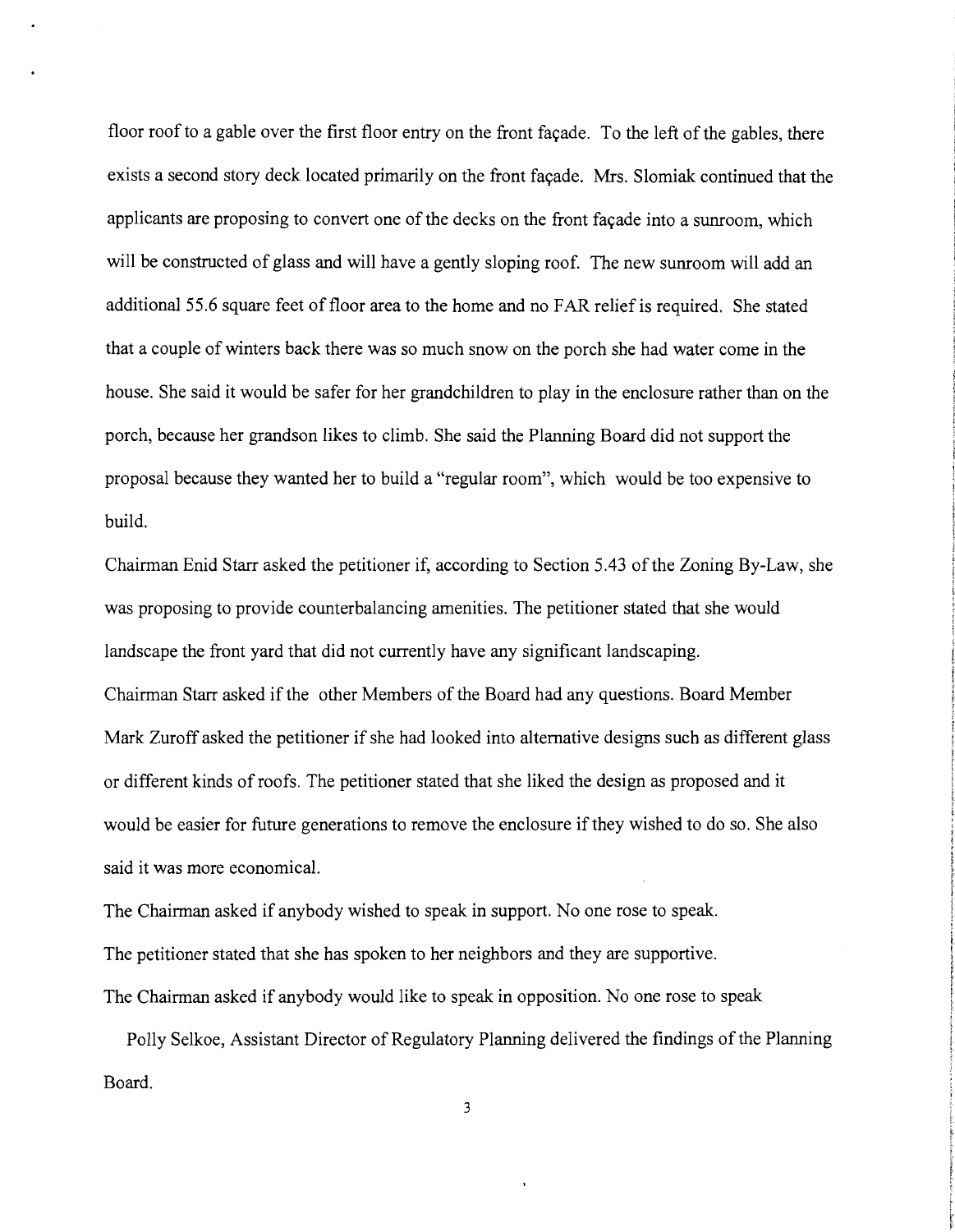**Section 5.60 – Side Yard Setback** 

| Dimensional Requirements | Required | Existing   Proposed | <b>Relief</b>   |
|--------------------------|----------|---------------------|-----------------|
| Side Yard Setback        |          | $2.5^{\circ}$       | Special Permit* |

\* Under Section 5.43 the Board of Appeals may waive setback dimensions if a counterbalancing amenity is provided. As the entire rear and side yards are paved [which is a pre-existing nonconforming condition], Planning Staff suggests that the removal of some of the pavement along the lot lines and the installation of landscaping would be appropriate counterbalancing amenities should this proposal be approved.

#### **Section 8.02.2 -** Alteration or Extension

A special permit is required to alter a pre-existing non-conforming structure or use.

Ms. Selkoe said the Planning Board is not supportive of the construction of this sunroom as proposed. The Planning Board is concerned that the sunroom has not been properly engineered and that the virtually flat glass roof will not be able to withstand snow load or drain properly. Further, the Planning Board finds the glass enclosure to be inconsistent with the style and the architecture of the home and feels the sunroom has a commercial appearance that is not appropriate to residential architecture. However, the Planning Board also indicated they could support the conversion of the porch to living area if the proposal were properly engineered and revised to utilize more traditional materials. The Planning Board recommended the applicant revise their proposal and return before them with a proposal to enclose the porch with a wood framed structure, operable windows and a sloped shingled roof; however, the applicant chose to move forward to the Board of Appeals without revisions.

## **Therefore, the Planning Board recommends denial of the plans by Excel Signs, dated 1/29/12.**

The petitioner asked to speak in rebuttal to the Planning Board report. The petitioner said the architect was called to appear at the Planning Board hearing the day of the hearing and was not completely prepared.

The Chairman then called upon the Chief Building Inspector, Michael Yanovitch, to deliver the

4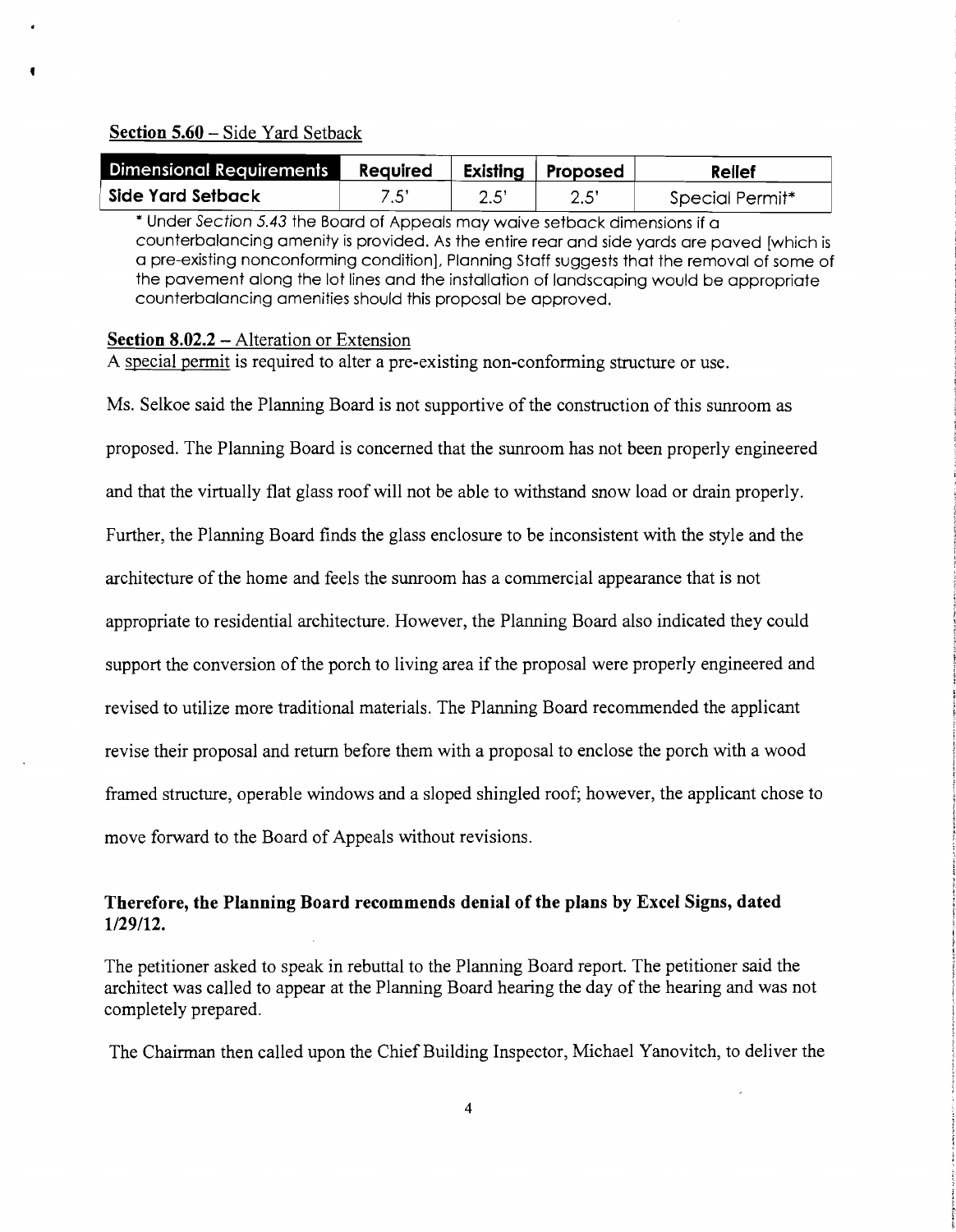recommendations of the Building Department. Mr. Yanovitch noted that the Building Department would be supportive of the relief, but would need additional engineered drawings specific to the glass in the enclosure, to include but not limited to; type of glass and ability of the glass to withstand loads.

During deliberations, Board Member Zuroff stated that from what he has seen and heard and based on the Planning Boards recommendations, he would ask that the petitioner take more time to re-design the structure. Board Member Geller stated that the Board was not charged with deciding on the design of the proposal. Board Member Geller stated that there were two issues: First, relief under Section 5.43 of the Zoning By-Law. He asked if the petitioner had offered sufficient counterbalancing amenities to satisfy requirements under this Section. Mr. Geller affirmed his own question. Second, is whether the application for relief satisfies the requirements of Section 9.05 of the Zoning By-Law, including, whether this an appropriate location for this structure. Mr. Geller said he felt that the answer was yes and that it is the Building Department's responsibility to ensure that what is constructed is structurally sound not the Zoning Board of Appeals. Chairman Starr agreed with Board Member Geller. Mr. Zuroff agreed subject to the need for a condition of approval requiring additional engineering.

The Board, having deliberated on this matter and having considered the foregoing testimony, concluded that it was desirable to grant all the relief required by special permit. After finding that adequate counter-balancing amenities were provided, the Board granted relief from **Sections 5.43** and 8.02.20fthe Town of Brookline Zoning By-Law. The Board also made the following specific findings pursuant to **Section** 9.05:

a. The specific site is an appropriate location for such a use, structure, or condition.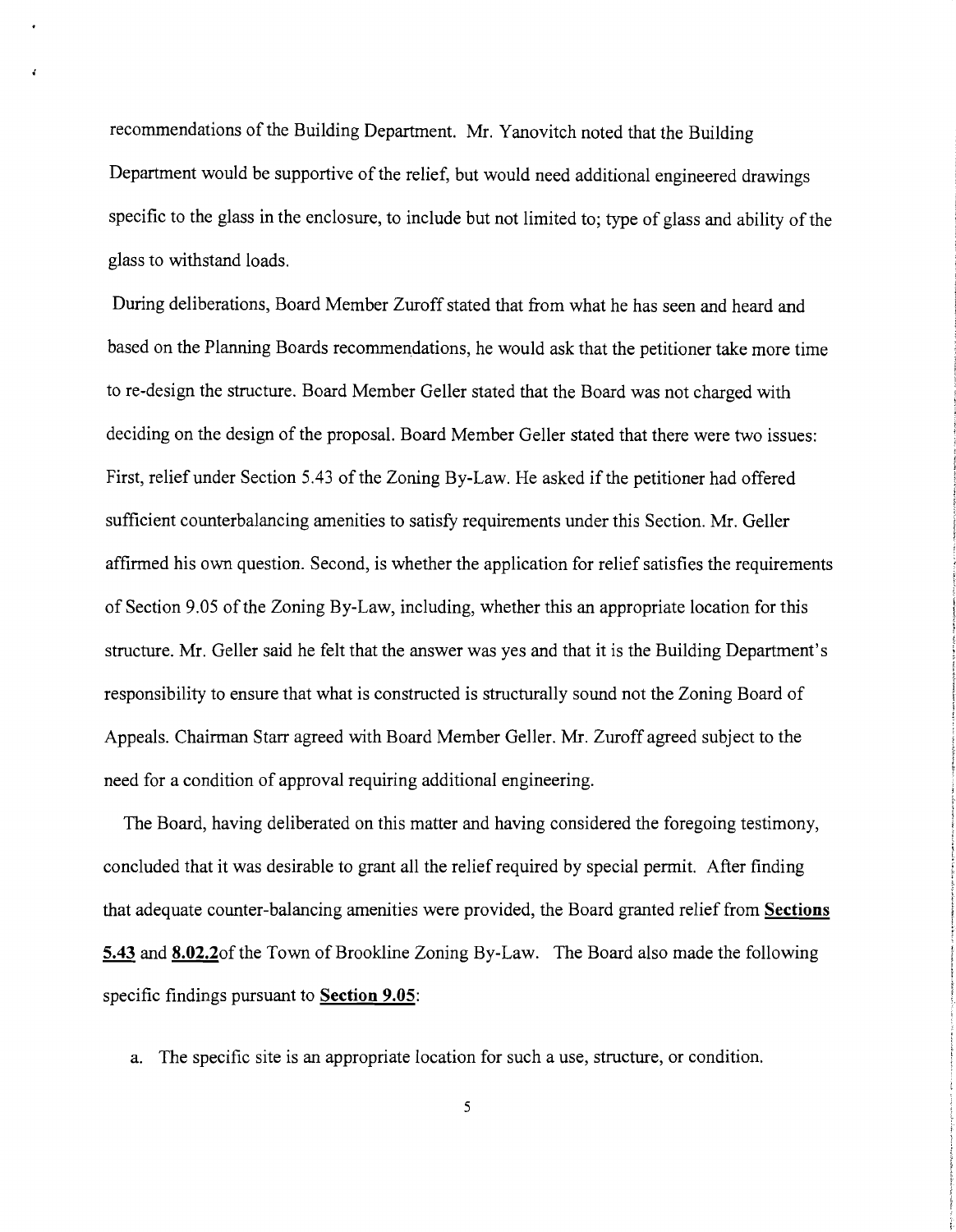- b. The use as developed will not adversely affect the neighborhood.
- c. There will be no nuisance or serious hazard to vehicles or pedestrians.
- d. Adequate and appropriate facilities will be provided for the proper operation of the proposed use.

Accordingly, the Board voted unanimously to grant the requested relief subject to the

following conditions:

- 1. Prior to the issuance of a building permit, the applicant shall submit final plans and elevations indicating all salient dimensions and materials subject to the review and approval of the Assistant Director of Regulatory Planning.
- 2. Prior to the issuance of a building permit, the applicant shall submit a final landscape plan including all counterbalancing amenities, subject to the review and approval of the Assistant Director of Regulatory Planning.
- 3. Prior to the issuance of a building permit, the applicant shall submit to the Building Commissioner additional engineering plans, elevations and specifications to include, but not be limited to glass specifications, labeling, and load calculations, which shall be subject to the review and approval of the Building Commissioner.
- 4. Prior to the issuance of a building permit, the applicant shall submit to the Building Commissioner for review and approval for conformance to the Board of Appeals decision: 1) a final site plan stamped and signed by a registered engineer or land surveyor; and 2) evidence that the Board of Appeals decision has been recorded at the-Registry of Deeds.

 $\overline{5}$ Q-J *(f-* $\blacktriangleleft$  $\sum_{\alpha=1}^{\infty}$  and  $\alpha$  $\bullet$  $\mathbf{F}$ animous Decision of Re Board of Appeals o Example Bogged of Appeals<br>  $\sum_{n=1}^{\infty}$ <br>
Filing Date: **April 20, 2012** 

Jesse Geller, Chairman

A True Copy ATTEST: